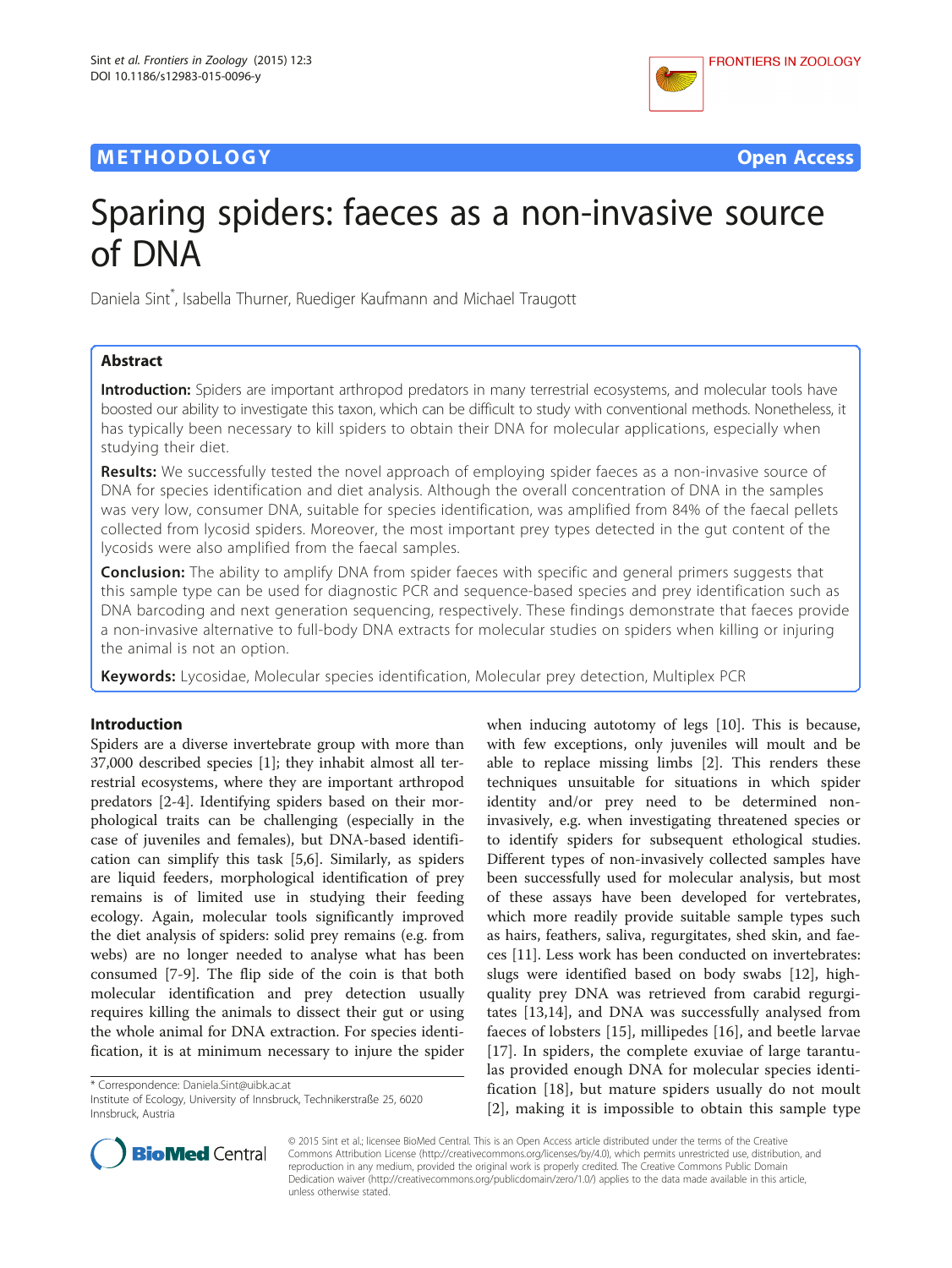<span id="page-1-0"></span>from adult individuals. Even if an individual will continue moulting, it might be necessary to keep that spider for a lengthier time until the skin is shed. Spiders do not provide regurgitates or mucus, which proved to be a useful source of DNA in other invertebrates. Faeces may provide a valuable source for non-invasively collected DNA samples, but the suitability of spider faeces for molecular analysis has never been tested.

Here we explore whether spider faeces enable noninvasive species identification and diet analysis. Fieldcollected wolf spiders (Lycosidae) and the corresponding faecal material produced upon collection were used to compare the success in molecular prey detection and species identification between the two sample types (full-body DNA extract and faecal sample) using a series of multiplex PCR assays. This effort included the application of two newly developed PCR systems.

#### Results

In all 189 full-body DNA extracts of wolf spiders, DNA of Pardosa spp. was detected at genus and at species level using the multiplex PCR systems IPC [\[19](#page-4-0)] (detects intraguild predation and collembolan DNA) and DUP (duplex PCR system detecting DNA of P. nigra and P. saturatior), respectively. A total of 185 faecal samples (98%) contained amplifiable DNA: these were compared to the respective full-body DNA extracts regarding their suitability for molecular analysis.

Overall the detection of lycosid DNA was possible in 84% of the 185 faecal samples: 73% of the faecal samples tested positive at genus level (IPC assay) and 72% scored positive at species level for DNA of P. saturatior or P. nigra (DUP assay). In 95% of the 130 cases in which both the faecal and full-body sample could be assigned to one of the two *Pardosa* species, the identification was congruent between the two sample types. In five out of the six divergent samples, DNA of both Pardosa species was found in the full-body DNA extract (see below).

In 22 of the full-body samples and in one faecal sample, DNA of both *Pardosa* species was detected by DUP. This indicates predation among the two species. In all but two of these samples, one of the two amplicons showed at least double the signal strength compared to the other one (mean signal ratio strong : weak was 17:1). This enabled differentiating the consumer (strong signal) from the prey (weak signal). Taking this differentiation into account, 99% of the lycosids could be identified from the full-body DNA extracts as P. nigra (146 individuals) and P. saturatior (37 individuals).

When testing the full-body extracts for prey DNA using the LIN (PCR system detecting DNA of five linyphiid species) and IPC assays, nine non-Pardosa prey taxa were detected: DNA of collembolans and the linyphiid Erigone tirolensis were amplified in 123 and 56 samples, respectively. This was significantly more often



faecal samples of lycosid spiders collected in three glacier forelands using three diagnostic multiplex PCR assays. Targeted DNA: Pardosa spp. at genus level (Pard), P. nigra (P.nig), P. saturatior (P.sat), Collembola (Coll), glacier harvestman Mitopus glacialis (M.gla), carabid beetles [Nebria germari (N.ger), N. jockischii (N.joc), Oreonebria castanea (O.cas)], and linyphiid spiders [Agyneta nigripes (A.nig), Diplocephalus helleri (D.hel), Entelecara media (E.med), Erigone tirolensis (E.tir)]. DNA of the linyphiid Janetschekia monodon and of the carabid N. rufescens were not detected. Error bars represent 95% tilting confidence intervals from 9999 bootstrap resamples; non-overlapping confidence intervals are interpreted as significant differences.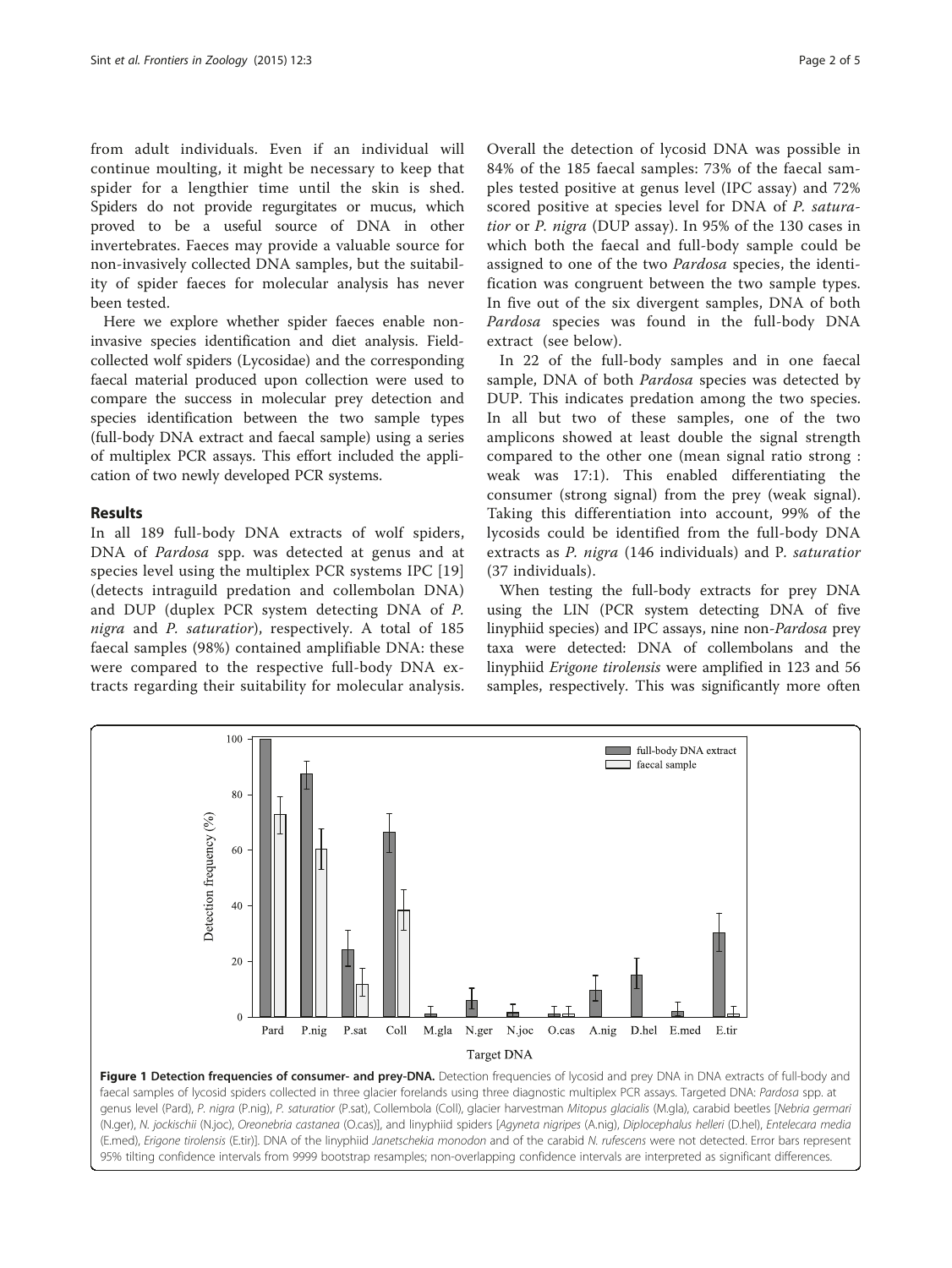than the many other prey tested for (Figure [1\)](#page-1-0). The number of individuals where at least one prey type was detected was significantly higher in the full-body (79%) compared to faecal samples (39%;  $\chi^2$  = 61.32, p < 0.001). Overall, only three non-Pardosa prey taxa could be detected in the faecal samples, whereby DNA of collembolans was detected most frequently (38%) and two faecal samples each tested positive for DNA of E. tirolensis and Oreonebria castanea (Figure [1\)](#page-1-0).

#### **Discussion**

This study demonstrates that spider faeces can be used for both species identification and prey detection, which enables a non-invasive examination of spiders. Although mainly genus- and species-specific primers were applied in this study to identify the consumer and its prey, DNA from spider faeces was also successfully amplified with general primers which are commonly used for DNA barcoding species and for sequence-based prey identification (Additional file [1](#page-4-0); [[20,21\]](#page-4-0)). This demonstrates that the suite of molecular techniques that can be employed to analyse DNA from spider faeces is not limited to highly-specific diagnostic PCR assays, but that other molecular methods for species and/or prey identification such as DNA barcoding approaches and next generation sequencing could potentially be applicable to this non-invasively derived sample type.

The ability to molecularly identify the consumer and the food from the same sample is important in ecological studies. We found that faeces were especially useful for species identification: consumer DNA was amplified from 84% of the samples. This percentage ranges on the higher end of the scale for the presence of consumer DNA in non-invasive samples reported from other animals (e.g. [[16,22-24](#page-4-0)]). Molecularly differentiating full-body DNA extracts between P. nigra and P. saturatior by the newly-developed duplex PCR system, which was optimized to amplify both species with approximately the same efficacy, enabled us to identify whether DNA of P. nigra or P. saturatior dominated the sample [[19\]](#page-4-0). As full-body DNA extracts contain consumer DNA in large excess over prey DNA [[25](#page-4-0)], we could identify predator and prey also in samples where both types of DNA were present. The few discrepancies in species identification between fullbody and faecal samples probably reflect the absence of consumer DNA in the faeces, i.e. only the DNA of the consumed wolf spider was present and misidentified as indicating the consumer. This interpretation is supported by the fact that in five out of six questionable samples, DNA of both Pardosa species was present in the full-body DNA extracts. In one wolf spider, DNA of *P. nigra* and *P. saturatior* was even

present in both sample types, but the identification of the predator and prey, based on amplicon strength, was not congruent (the difference was clear for the full-body DNA extract, but in the faeces the prey gave a slightly stronger signal). Nevertheless, this ability to identify a spider based on its faeces is an encouraging result for further investigations, as for example when living spiders need to be identified for field or laboratory studies.

Although prey DNA detection success was significantly lower in faeces than in full-body samples, the most common prey items were also detected in the non-invasive samples. The reduced ability to detect prey DNA in faeces is probably due to the high efficiency with which spiders digest their food [\[2](#page-4-0)]. This yields a very low DNA content in the faecal samples, which was  $\langle 1 \rangle$  ng/ $\mu$ l in the current study (see Additional file [1](#page-4-0)). Nonetheless, using spider faeces as a source of dietary information is useful to get a general idea of the spider diet in situations where the whole spider cannot be killed to obtain a full-body DNA extract to perform molecular gut content analysis. Such situations arise, for example, when prey choice needs to be examined in rare and/or protected spiders, in habitats such as in national parks where killing animals is prohibited, or when the impact of lethal sampling on the studied system needs to be minimized.

We expected spider faeces to have a DNA content comparable to beetle regurgitates, typically containing between 1 and 10 ng ds DNA/μl [[26](#page-4-0)], and which are well suited to track the beetle's diet [\[13,14\]](#page-4-0). In the present faecal samples, however, the observed DNA content was much lower (<1 ng ds  $DNA/µ$ ). We therefore suggest optimizing the DNA extraction process to increase the DNA concentration and, consequently, the robustness to detect and identify prey DNA. One strategy to achieve a higher DNA concentration would be to reduce the volume of buffer when eluting (silica-based extraction protocols) or resolving (e.g. CTAB protocols) the DNA at the end of the DNA extraction process. A concentrating step following DNA extraction could also be performed. Another approach to increase the concentration of prey DNA in faecal samples would be to pool several faecal pellets of one individual into one sample for DNA extraction.

Our work indicates that obtaining a reasonable number of faecal samples is straightforward because more than 50% of the captured lycosid spiders defecated within a few hours upon collection. The number of faecal pellets that can be gathered after spider collection might be increased even further by feeding the animals, as many species defecate stored excrements when provided with fresh prey [\[2](#page-4-0)]. Prey DNA can be tracked in spiders for extended times post-feeding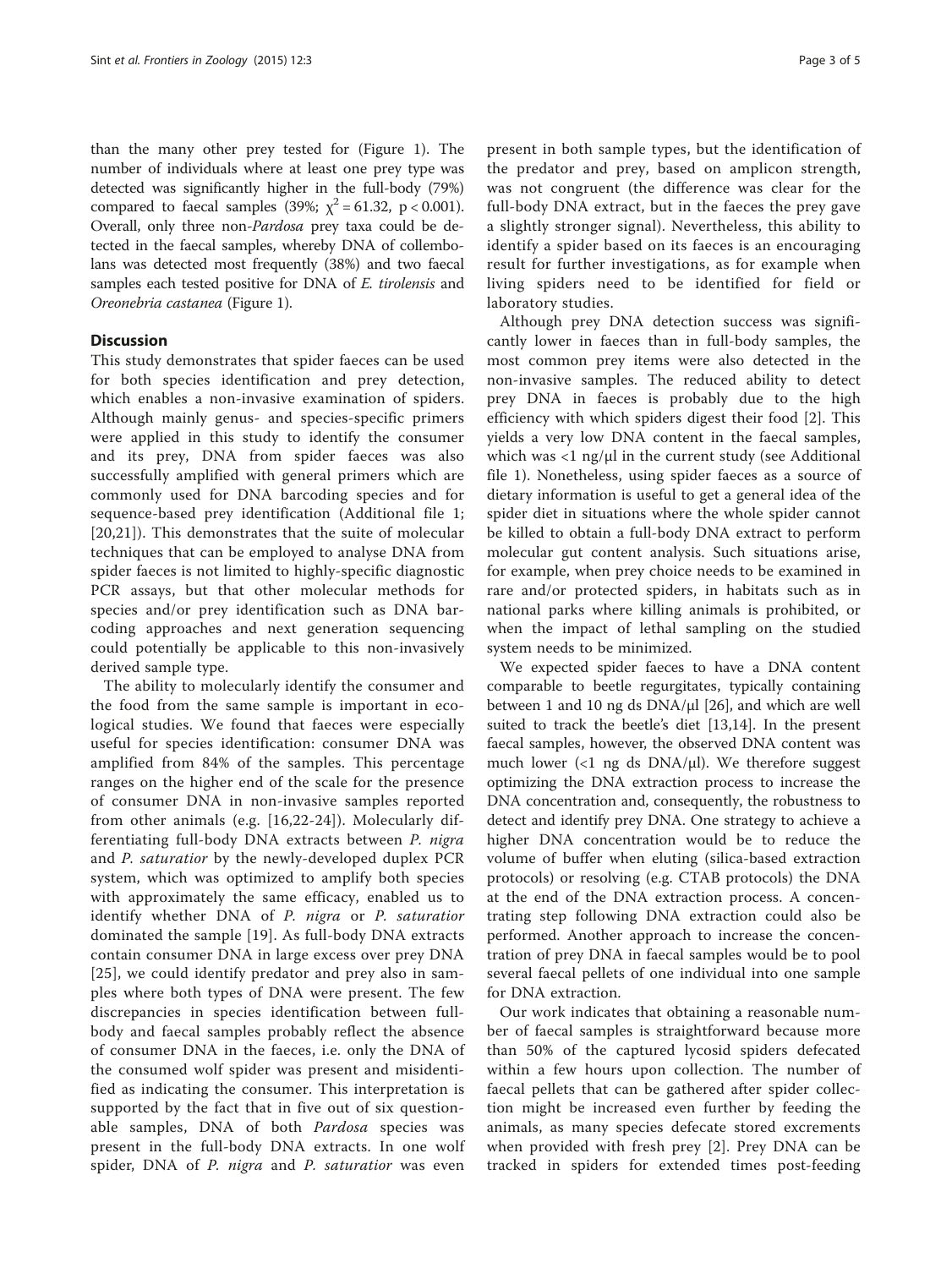[[27](#page-4-0)-[29\]](#page-4-0): for example, cricket DNA could be detected in full-body DNA extracts of Pardosa spp. for a minimum of 84 h after a single meal [\[30\]](#page-4-0). It is likely that, along with small amounts of predator DNA, also prey DNA is continuously excreted during these long digestion times. While a single faecal pellet might not contain enough DNA to enable successful detection of prey and/or consumer DNA, the amount contained in several pellets might be sufficient. For prey detection it is important that the spider is not fed during the timespan in which faeces are collected to avoid mixing laboratory- and field-consumed prey. Alternatively, if feeding the spider is desired to enhance faecal production (see above), the spider can be fed with prey which does not occur in the habitat the spider was collected from. These strategies, together with the application of highly sensitive PCR assays or a next generation sequencing approach [[31](#page-4-0)] – where the sequence information of individual molecules is read – might further improve the molecular information that can be obtained from spider faeces beyond the possibilities reported in this study.

## Methods

Pardosa nigra and P. saturatior (Araneae: Lycosidae) were collected by dry pitfall-trapping between 8 and 23 July 2010 in three neighbouring glacier forelands (Gaisbergtal, Rotmoostal, Langtal) in Tyrol, Austria. Spiders were placed individually in 2 ml reaction tubes, transported to a field station in a cool box, and frozen at −24 °C. In case defecation occurred during transport, the spider was transferred into a clean tube before freezing, and lysis-buffer was added to the tube containing the faeces. In total, 189 faecal pellets were obtained from 347 sampled spiders. For details on sample processing and DNA extraction see Additional file [1](#page-4-0).

Two new multiplex PCR systems (DUP, LIN) were developed (see Additional file [1\)](#page-4-0) and, together with an already existing multiplex PCR system (IPC, [[19\]](#page-4-0)), used to screen the DNA extracts of the spiders and their faecal samples for consumer- and prey-DNA. First, the duplex PCR system (DUP, Figure 2) was applied to molecularly identify the samples as either *P. nigra* or *P.* saturatior. Second, all samples were screened for DNA of potential prey taxa common in the three glacier forelands using the LIN and IPC multiplex PCR systems: the LIN system (Figure 2) enables tracking of predation on five linyphiid spider species commonly occurring in the glacier forelands [[6](#page-4-0)], while the IPC system detects predation on four species of carabid beetles (Nebria germari, N. jockischii, N. rufescens, Oreonebria castanea), the glacier harvestman Mitopus glacialis, and collembolans (IPC, [\[19](#page-4-0)]). Additionally, IPC amplifies DNA of Pardosa spp. as an internal positive control. PCR products were separated, visualized, and scored on QIAxcel (Qiagen, Hilden, Germany), an automatic capillary electrophoresis system.

To compare the detection frequencies of the different targets, 9999 bootstrap resamples were drawn with replacement from the observed data using the software TIBCO Spotfire S+ 8.1. Non-overlapping 95% tilting confidence intervals were used as a conservative estimation of significant differences.



Agyneta nigripes (A.n.; 264 bp), Entelecara media (E.m.; 298 bp), artificial mixes containing 300 and 200 double stranded (ds) templates per target, respectively. DUP: Pardosa nigra (P.n.; 118 bp), Pardosa saturatior (P.s.; 202 bp), artificial mixes containing 3750 and 375 ds templates per target species, respectively. An internal marker is run alongside each sample (15 and 3000 bp), and the scale on the left and right side enables an estimation of fragment length. At higher template DNA concentrations, D.h. and J.m. may produce an additional amplicon of ~390 and ~400 bp, respectively.